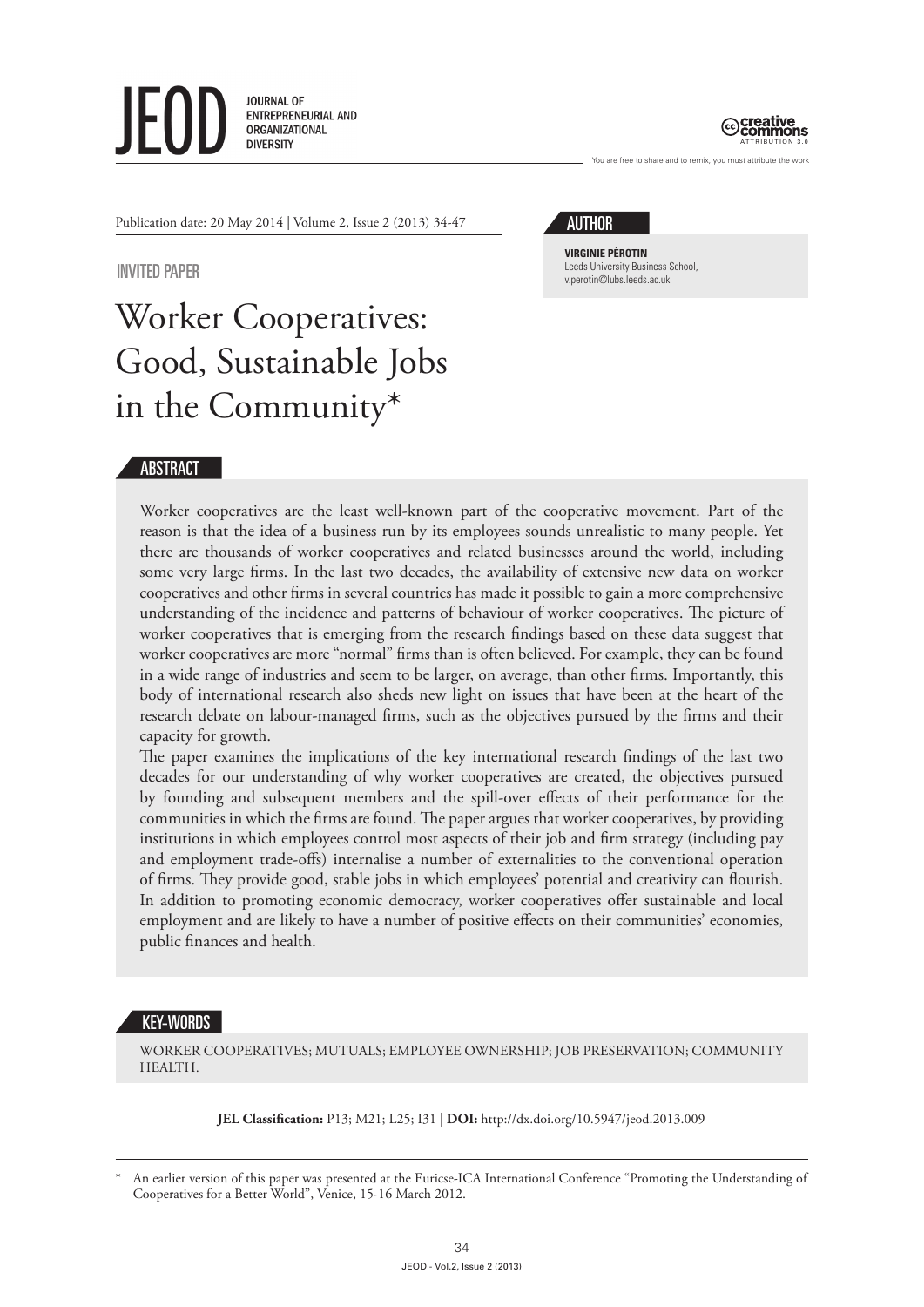#### **1. Introduction**

Worker cooperatives are the least well-known part of the cooperative movement, perhaps because the idea of a business run by its employees sounds unrealistic to many people. It is commonly thought that worker cooperatives must be small, special firms in special industries, under-capitalised and probably short-lived. Until recently, this vision was comforted to a certain extent by the partial empirical evidence available. However, a different picture is emerging from the more extensive data that has become available in the last decade. This evidence suggests that worker cooperatives are, in many ways, not as "special" as we have long thought. Worker cooperatives are present in most industries, are not always less capitalintensive and tend to be larger on average than their conventional counterparts, and survive at least as well. This evidence suggests worker cooperatives are not simply niche organisations and have a broader role in a market economy than is often thought. In this paper, I investigate the implications of these findings and other recent research evidence on worker cooperatives' finance arrangements and behaviour for our understanding of the role they play, both as it may be viewed by their founders and supporters and more broadly in the communities in which they operate.

The expectation that labour-managed firms are small and short-lived accords with the hypothesis put forward by theorists that labour-managed firms under-invest, to the point that they may altogether disappear (Furubotn and Pejovitch, 1970; Vanek, 1977). Although this hypothesis has been quite controversial, it has also been very influential. In practice, worker cooperatives are set up in ways that preclude under-investment (Alzola *et al.*, 2010; Pérotin, 2012). I will argue that the two main features ruling out under-investment that are found among employee-owned firms in market economies correspond to some extent to two different visions of the role of labour-managed firms, both of which co-exist in some countries.

Another controversial hypothesis from economic theory is the "perverse supply response", according to which the labour-managed firm will cut output and jobs in response to an increase in the price of its product or service. Major studies looking at worker cooperatives from different traditions in three different countries (Craig and Pencavel, 1992; 1993; Pencavel *et al.*, 2006; Burdín and Dean, 2009) in comparison with conventional firms have recently found that the cooperatives do not respond perversely to demand shocks. More importantly, these studies also show that while conventional firms respond by adjusting employment, worker cooperatives of all traditions adjust pay more than employment. I'll argue that members' control over major firm decisions is crucial to this behaviour and to the way they view the firm. Because worker control leads the firm to internalise some of the effects of its strategic decisions on stakeholders and create more sustainable jobs, it is also at the heart of the role worker cooperatives can play in their local communities.

The definition of a worker cooperative that I will use here is that of a firm in which all or most of the capital is owned by employees in the firm, whether individually or collectively; where all employees have equal access to membership regardless of their occupational group; and where each member has one vote, regardless of the allocation of any individually-owned capital in the firm. In other words, it is a workerowned firm that applies international cooperative principles, but may be set up slightly differently in different countries. Potential differences especially regard financial arrangements, which, as we will see, can vary.

In the next section, I briefly review the new stylised facts that emerge from international data to show that worker cooperatives are, in many ways, not as "special" as we have long thought. Section 3 examines (the lack of) incentives for under-investment in existing forms of labour-managed firms and the two main possible views of worker cooperatives that are reflected in the different traditions regarding cooperative financial arrangements. Section 4 looks at the implications of recent empirical research findings regarding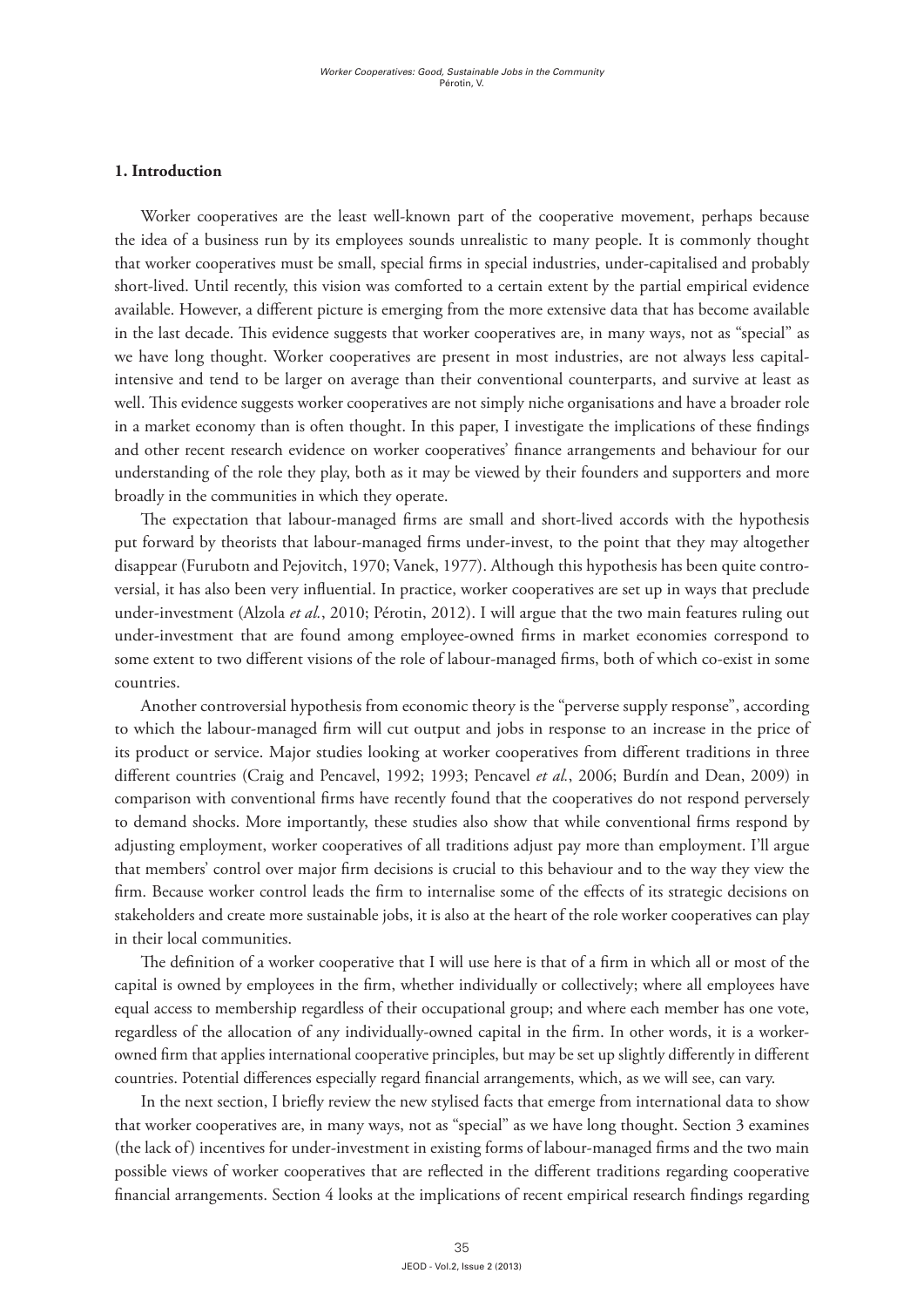employment, pay determination and capital accumulation for the objectives pursued by worker cooperatives. In section 5, I reflect upon the wider implications for the role of worker cooperatives in their local communities. Section 6 concludes.

### **2. New stylised facts?**

It is worth remembering that there exist many more worker cooperatives than is usually thought. In this, the champion country undoubtedly is Italy, where there are more than 25,000 worker cooperatives<sup>1</sup>. Spain is not far behind, with an estimated 18,000 worker cooperatives (Monzón Campos, 2010)<sup>2</sup>. France has about 2,200 (CG-SCOP, 2013). Nevertheless, worker cooperatives remain a small minority of firms, and outside Italy and Spain represent an extremely small percentage of all businesses—for example, in early  $2011$  only  $0.17$  per cent of the firms that had employees in France were worker cooperatives $^3$ .

However, in many aspects worker cooperatives may actually not be as special as we have tended to assume. They are present in most industries, and although there is some clustering in certain industries, the industries concerned seem to vary from one country to another. For example, in France a larger proportion of worker cooperatives are found in manufacturing and construction, and a lower percentage in services, than among conventional firms (Pérotin, 2010). But in Uruguay we find a lower share of the cooperatives than of conventional firms in manufacturing and relatively more cooperatives in transport and services (Burdín and Dean, 2009). Most people think worker cooperatives are generally smaller than conventional firms. It is true that we see very few very large worker cooperatives, and it is natural to think that the Mondragón cooperative group in Spain (which has about 85,000 employees in a range of industries) or the John Lewis Partnership in the UK (an employee-owned chain of department stores and supermarkets employing 76,500 people that jointly own the business) are simply exceptions. But very large firms are the exception among conventional firms as well. Thus, for example, 92 per cent of all firms with employees have less than 20 in the UK, 89 per cent in the US and 90 per cent in France; and only about 0.3 per cent of firms with employees have 500 employees or more in the UK and the US, while for France the figure is 0.2 per cent. Only 0.03 per cent of firms have 5,000 employees or more in the US, and 0.04 per cent have 2,000 employees or more in France<sup>4</sup>.

 Size distributions of worker cooperatives and conventional firms are not always available in comparable form, but where we have the data cooperatives do not appear to be smaller. The compared size distributions that are available for France (Pérotin, 2010) and for Uruguay (Burdín and Dean, 2009) indicate that worker cooperatives are less often micro-firms than conventional firms, and more often small or medium-sized. In both countries the percentage of firms with 100 employees or more is greater for worker cooperatives than for conventional firms, and partial data suggest the percentage of firms with 1,000 employees or more is the same (about 0.1 per cent) among the two types of firms in France or perhaps higher among worker cooperatives. On average, the cooperatives are larger than conventional

Private communication from Alberto Zevi, October 2010.

<sup>2</sup> This estimate from 2008 does not include the 17,000 *sociedades laborales* (Monzón Campos, *ibid*.) which are majority employeeowned firms.

Author's computation from CG-SCOP (2011) and INSEE (2012).

The figures for the UK and France concern 2007 (except for very large firms in France, which concerns 2011), that of the US 2008. Author's computations from official data (see BERR, 2008; US Census Bureau, 2012; and INSEE, 2012).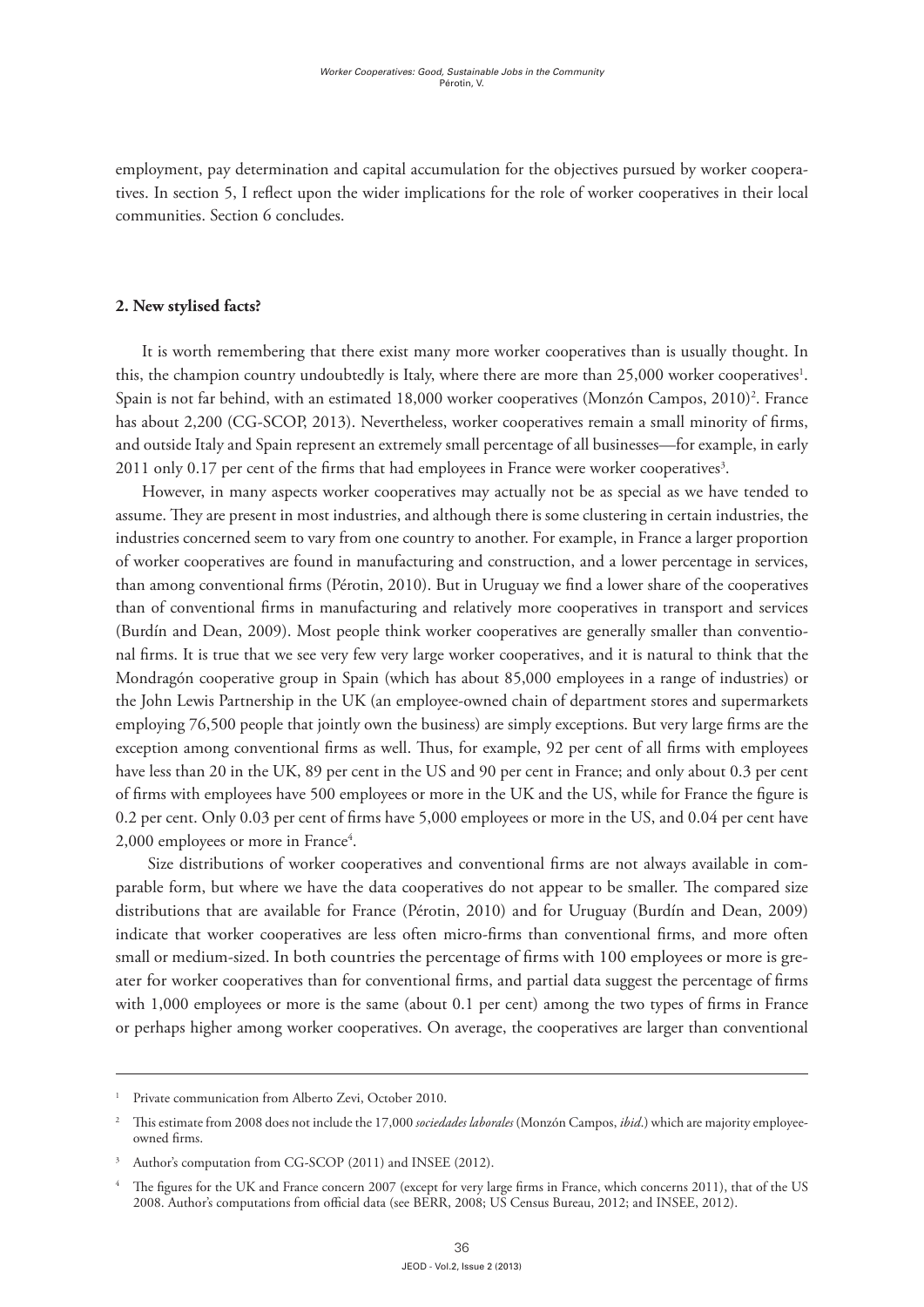firms in both France and Uruguay (Burdín and Dean, 2009; Pérotin, 2010), a feature that Pencavel *et al.* (2006) also observe in their extensive sample of large and medium-sized Italian firms. This difference is probably due at least in part to the fact that it takes several people to form a cooperative, a constraint that is made explicit in the law regarding cooperatives in both France and Uruguay. Data on the Basque country of Spain presented by Arando *et al.* (2009) confirm that the difference in size is already apparent at the creation of the firm, when newly-formed worker cooperatives are larger than their conventional counterparts.

Worker cooperatives are also often thought to operate at a lower scale and to be less capital intensive than conventional firms, if only because the people who start labour-managed firms may be less wealthy than those who start conventional firms. However, Fakhfakh *et al.* (2012) observe that there is no statistically significant difference either in average capital (fixed assets) or in average capital intensity between the two types of firms in four out of the seven industries they study using a large representative sample of conventional firms with 20 or more employees and all the worker cooperatives in the same size band in manufacturing, construction and services (in the other three industries, the cooperatives do have lower average capital and capital intensity). Pencavel *et al.* (2006) find that in Italy the average capital level is higher among conventional firms, but the median capital is higher among worker cooperatives. They also find that capital intensity is more dispersed among worker cooperatives, a greater proportion of which have very high or very low capital to labour ratios.

In Italy, France and the UK (and probably also other countries) it is not uncommon for worker cooperatives to survive for well over a century. International evidence on compared failure rates of conventional and labour-managed firms is patchy but suggests worker cooperatives survive at least as well as conventional firms (Ben-Ner, 1988; Staber, 1989; Dow, 2003; Pérotin, 2004). Burdín (2014) estimates Cox proportional hazard functions controlling for start-up conditions on Uruguayan data and provides robust evidence that, all else being equal, worker cooperatives survive better than other firms.

Although it concerns a small number of countries, this evidence has been obtained with data covering, for the first time, large representative or even exhaustive samples of firms. The picture of worker cooperatives that emerges, in relation to other firms, is not that of a niche type of business form appropriate only in a few very special cases.

#### **3. Features that prevent under-investment: Two conceptions of worker cooperatives**

The idea that labour-managed firms must be short-lived was for a long time invoked as a possible explanation for their small numbers in market economies. One of the most famous and most controversial hypotheses put forward to explain the assumed tendency of labour-managed firms to disappear was that firms owned collectively by their employees would under-invest. This hypothesis was also consistent with the idea that labour-managed firms were inefficiently small. Proposed in different ways by Furubotn and Pejovitch (e.g., 1970) and Vanek (1977) the under-investment hypothesis hinges on the fact that with collective capital ownership property rights are truncated, in the sense that a worker-member that leaves the cooperative does not get a share of the present value of future profits as the owner of a tradable share would (provided capital markets are efficient). As a result, cooperative members have an incentive to invest only in projects with inefficiently high and short-term returns, and may even consume the existing capital instead of investing. In the long-run, the labour-managed firm will therefore operate at an inefficiently small scale (with increasing returns to scale) and may eventually shrink to the point of "self-extinction" (Vanek, 1977).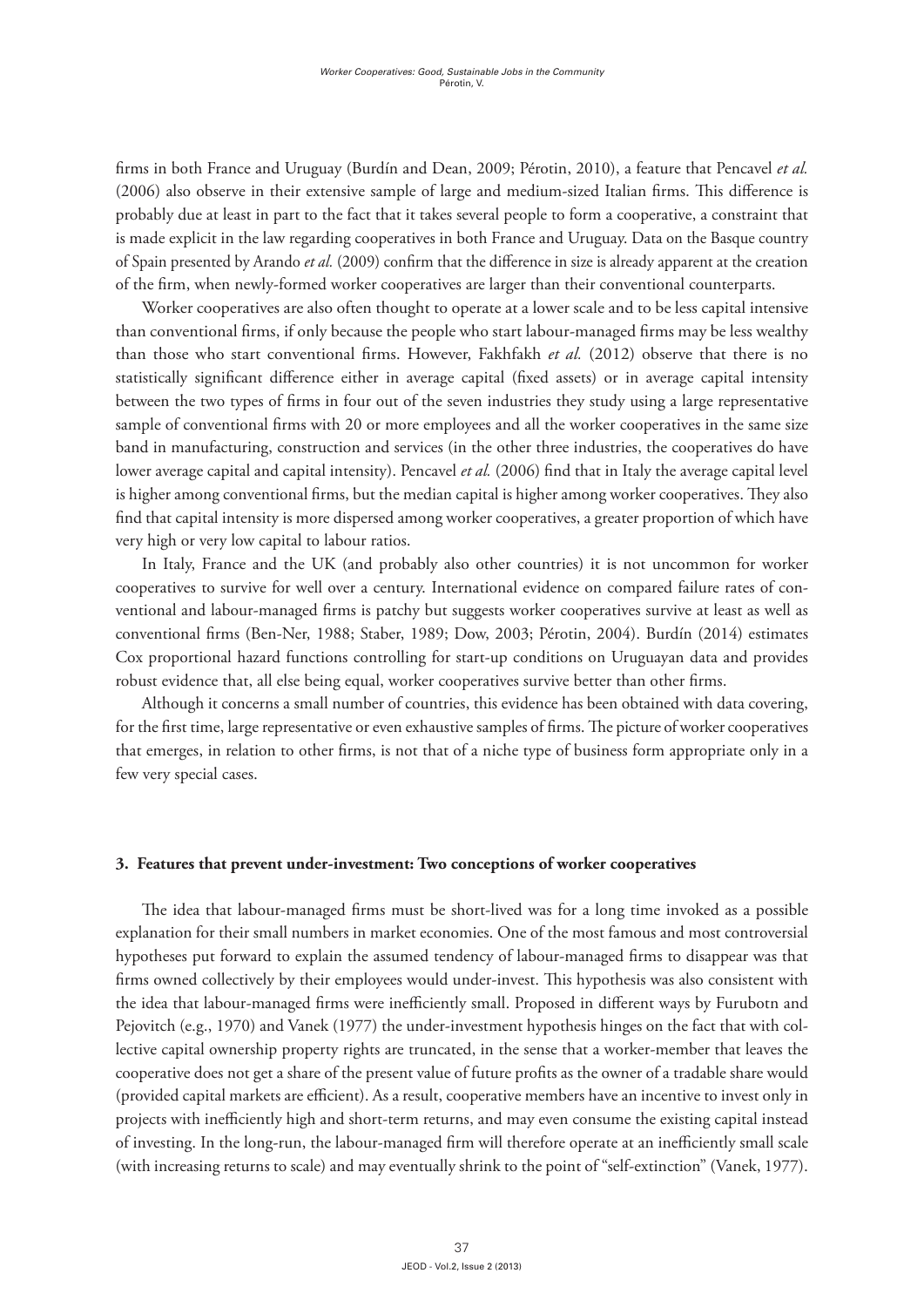Although the hypothesis requires certain stringent assumptions to obtain and has been much criticised<sup>5</sup>, it is of interest because the remedies that have been proposed by economists against incentives to underinvest happen to have been present for a long time in existing employee-owned firms. Two main solutions to under-investment have been suggested. The one that is most often recommended by economists is having individually-owned tradable membership shares, so that members that leave the cooperative can get a share of all the future returns to investment that they helped finance. This arrangement can be observed among employee-owned firms that are set up as traditional joint-stock corporations whose shares are owned individually by the employees<sup>6</sup>. Many employee-owned firms that resulted from privatisation around the world were set up in this way, as are other employee-owned firms in the US, the UK and elsewhere (though they may have adopted some clauses in their bylaws imposing equal shareholdings for all employees or equal voting rights regardless of capital holdings).

The other remedy is to have a compulsory profit plough-back rule, so that the collectively-owned cooperative automatically accumulates capital. This rule can be found for example in the Mondragón cooperative group and in the laws governing worker cooperatives in Italy and in France (Alzola *et al.*, 2010). Mondragón adopted its constitution voluntarily, and the provisions of cooperative law have been largely designed by the cooperative movement itself in Italy and France. Both this arrangement and employeeowned firms with tradable shares co-exist, for example, in the UK.

It is not surprising, therefore, that no rigorous empirical evidence can be found in support of the underinvestment hypothesis. Estrin and Jones (1998) find no evidence of under-investment in French worker cooperatives (though they argue the firms may be financially constrained by limited access to external capital). In another study, these authors even remark that French worker cooperatives may accumulate too much capital at least some of the time (Estrin and Jones, 1992). Fakhfakh *et al.* (2012) present descriptive evidence that compared with other firms French worker cooperatives invest as much or more, on average, in all the industries they study. Using two large comparative data sets covering 10 industries, they find no evidence that the cooperatives produce at systematically lower scales, and no industry in which cooperatives produce at increasing returns to scale and conventional firms at constant or decreasing returns as predicted by the under-investment hypothesis. Finally, Pencavel *et al.* (2006) show that Italian worker cooperatives' demand for capital responds in the same way as conventional firms' to product demand shocks.

While it resolves the under-investment issue, a tradable membership shares arrangement may result in instability, especially among successful cooperatives. As the share price increases, employee-owners may be tempted to sell their shares to conventional owners, especially if they are close to retirement<sup>7</sup>. As a result, the firm may stop being employee-owned. Variants of this scenario have been repeatedly observed, in particular, but not exclusively, among the employee-owned firms generated by privatisation. Collectivelyowned cooperatives that have mandatory profit plough-back rules do not suffer from this problem. However, the compulsory plough-back into collective capital may imply that the founding generation of members make a sacrifice by leaving in the firm some of the capital accumulated with their effort (subsequent generations inherit the accumulated capital, which compensates for leaving some with the

<sup>5</sup> For reviews of this debate, see in particular Uvalić (1992) and Dow (2003). Another reason why the under-investment hypothesis is of interest is the insight that members that inherit collectively-owned capital accumulated by previous generations may be tempted to appropriate that capital and demutualise. Demutualisation has happened in the absence of an "asset lock" prohibiting members from splitting the net assets even if the cooperative closes down, a provision present in most collectivelyowned worker cooperatives today. See Pérotin (2012) for a discussion on these issues.

The cases where all the shares are held in trust and managed by elected representatives of the employees, as in some British and American employee-owned firms, are effectively closer to collective ownership.

If enough members stay with the firm, the market for membership may be restricted by arrangements for the existing membership to choose new members, as in the plywood cooperatives of the US Pacific Northwest (see Pencavel, 2001).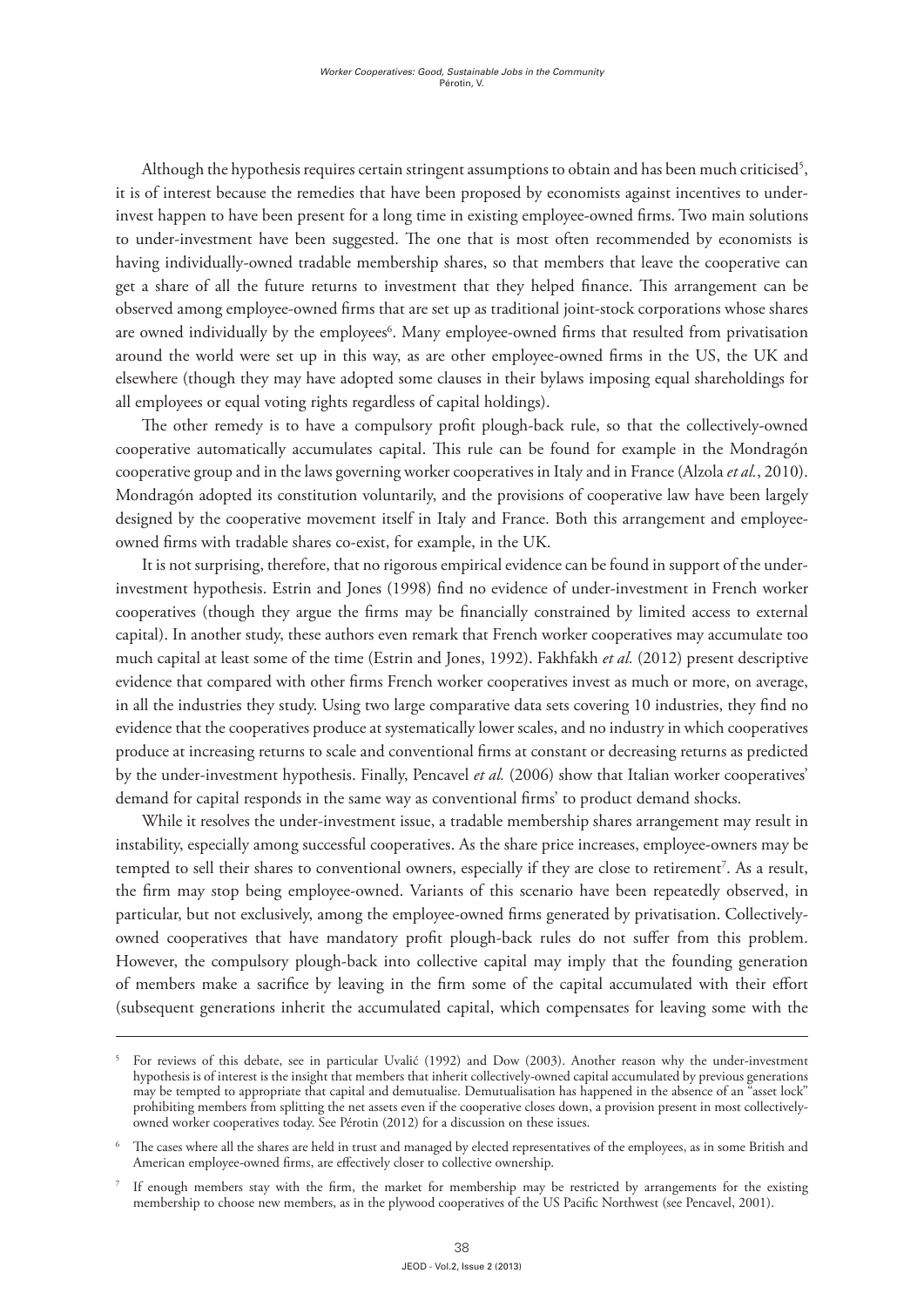firm). Mondragón, and perhaps some Italian cooperatives (Zevi, 1982) remedy this problem by levying a non-refundable fee on new members, which goes towards the collectively-owned portion of capital (Alzola *et al.*, 2010).

Though instability may be a problem for advocates of employee ownership, there is nothing wrong in principle with worker entrepreneurs being able to do well out of their own business by selling it on. In this view of the labour-managed firm, the cooperative is created primarily for the benefit of the individual worker entrepreneurs. If it does well and benefits those entrepreneurs, it has achieved what it was there to do, even if it is not stable as an institution.

The mandatory plough-back rules in collectively-owned worker cooperatives correspond to a different conception of the role of the cooperative. In this tradition, members do not necessarily leave the firm with only their initial investment—certainly in Mondragón, France and Italy members can accumulate some capital in individually-owned shares and/or capital accounts. However, the cooperative is created to last, and the plough-back rule (together with an asset lock) ensures the firm is available for future generations of employee-owners. Our findings (Alzola *et al.*, 2010) also suggest that this tradition may also have stronger provisions in place to avoid degeneration to the capitalist form. This process may take place over time as members that leave are replaced by equally productive non-members that do not share in profit until members form a minority of employees (Ben-Ner, 1984)<sup>8</sup>. The non-availability of tradable shares may further remove incentives for degeneration. In this tradition, the worker cooperative is a collective good created to continue as a labour-managed institution and to be available for future members.

As we have seen, the plough-back rules have typically been devised by the cooperatives themselves or the cooperative movement in the countries where the rules have entered the law. In addition, anecdotal evidence indicates that individual cooperatives actually plough-back a considerably greater share of profit in practice than mandated by law or by their own constitution—some 2-3 times more in Italy, France and Mondragón (Alzola *et al*., 2010). This raises the issue of the objectives pursued by the worker cooperative.

#### **4. The objectives of the labour-managed firm: A reappraisal**

Another controversial hypothesis concerning labour-managed firms has been the "perverse supply response". This hypothesis derives from the traditional model of the labour-managed firm in which the worker cooperative maximises income per member (Ward, 1958; Domar, 1966; Vanek, 1970). In this model, members share both losses and profit, and as a result under the right assumptions an increase in the price of output leads the firm to cut output—and therefore employment—in order to maximise the income of the remaining members. This hypothesis has long been criticised for several reasons. A number of authors showed it does not stand up to small changes in the specification of the problem, like introducing more than one output or additional inputs<sup>9</sup>. More importantly, it has been pointed out that the predicted behaviour of the firm seems unrealistic—how do members choose who has to leave in order to increase the others' profit?—and misses the collective nature of the labour-managed firm. Yet the assumption that the firm maximises income per member seems reasonable. It also explains the degeneration to the capitalist

<sup>8</sup> Provisions against degeneration include rules imposing a minimum proportion of members among employees (Mondragón); sharing profit with non-members as well as members (France); and tax incentives for ploughing back all or most of the profit (Italy). See Alzola *et al*. (2010). For a more detailed discussion of these issues, see Pérotin (2012).

For a discussion see Stephen (1982).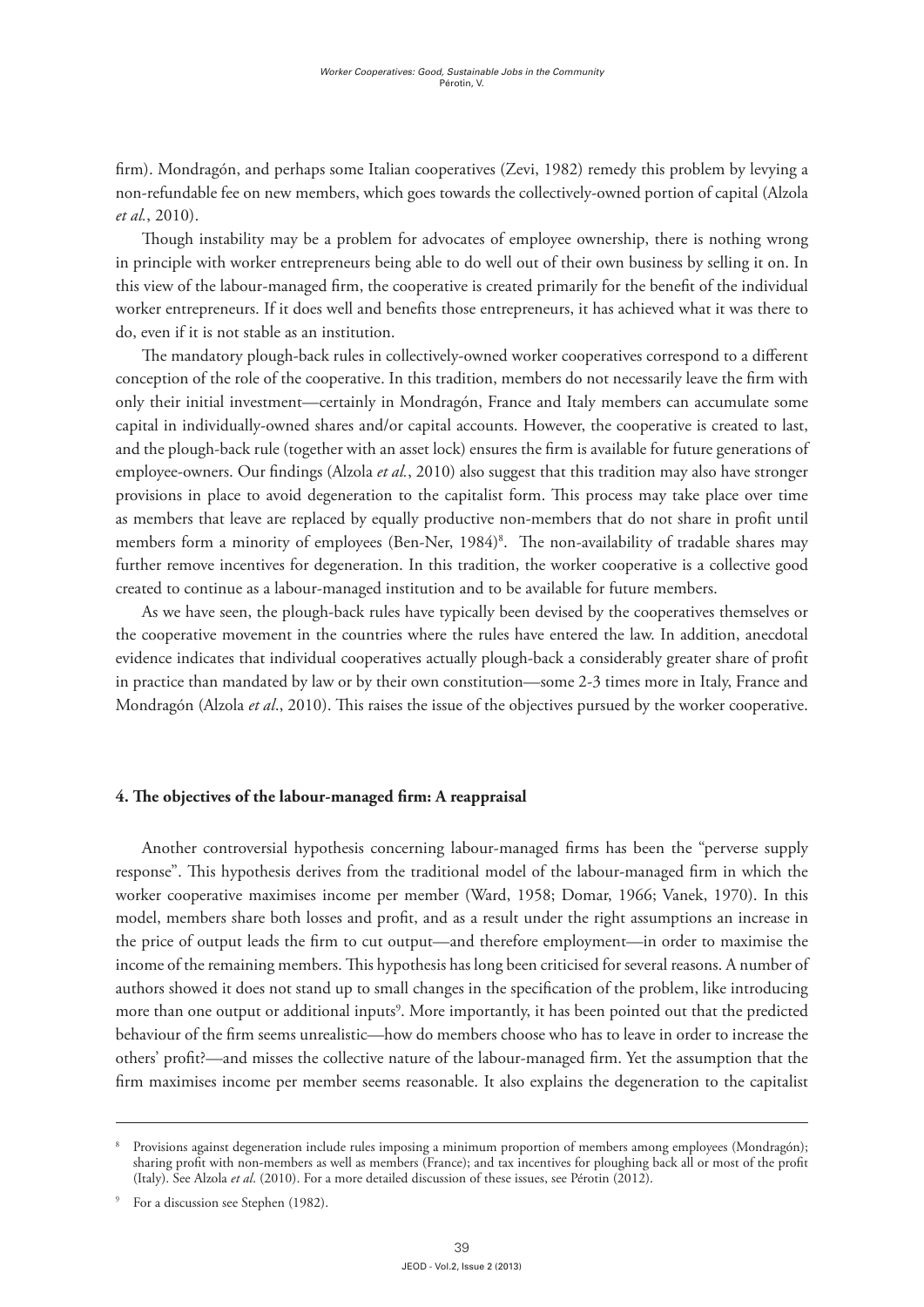form (Ben-Ner, 1984) that has been repeatedly observed among employee-owned firms.

A series of recent empirical studies comparing the response of pay and employment to product demand shocks among worker cooperatives and other firms suggest that there is no perverse supply response. Craig and Pencavel (1992; 1993; 1995) looking at the plywood sector of the Pacific Northwest in the US, Pencavel *et al.* (2006) on Italy and Burdín and Dean (2009; 2012) on Uruguay all find the cooperatives do not exhibit any perverse supply response to change in product prices or demand shocks, though their employment levels are more stable (less elastic) than conventional firms'. Moreover, all find that when conventional firms primarily adjust employment, worker cooperatives primarily adjust pay10. The worker cooperatives behave as though employment is relevant to their objectives—whether as a simple labour supply constraint on the maximisation of income per member or as an argument of the objectives function itself. It is remarkable that three groups of cooperatives that are arguably coming from at least two different traditions and in three different countries exhibit the same behaviour in relation to employment and pay adjustment. It is worth noting that a cut in pay in a recession in order to preserve jobs is completely incentive compatible in a worker cooperative, since the worker members will decide on the allocation of any future profit and will be able to increase their income again. By contrast, a conventional employer may find it more difficult to provide a credible commitment to employees that pay concessions will be made up at a later date.

The evidence on pay and employment responses to changes in demand conditions is consistent with the idea that worker cooperative members are concerned with job security. Such a concern may explain why Italian, French and Mondragón cooperatives all plough-back substantially more profit than is required (Zevi, 2005). Navarra (2013) argues that such a policy is a form of insurance against the risk of job loss. By adjusting pay rather than employment (and in the case of Uruguayan cooperatives adjusting only members' pay while preserving members' and non-members' jobs—Burdín and Dean, 2009), members show they are prepared to take financial risks (Zevi, 2005)<sup>11</sup>. Rather than being extremely risk averse, as is sometimes suggested, cooperative members may simply prefer financial risks to job risks. I have argued elsewhere that the counter-cyclicality of cooperative creations, which is more pronounced than that of conventional firm creations, is due to cooperatives being formed when the risk of job loss increases in conventional firms (Pérotin, 2006).

If income was the only thing that mattered to employee-owners, then a job in a conventional firm and a job in a worker cooperative would be equivalent. However, employment in a worker cooperative has a fundamental characteristic that makes it different from employment in a conventional firm—employees control the firm. This characteristic is valuable for several reasons that have to do with the particular nature of the employment relationship and the market failures that affect it. The first is that many nonpay characteristics of jobs, like working conditions, are local public goods (Freeman, 1976) which may not be provided in the absence of a collective employee voice<sup>12</sup> so that their absence in other firms is not necessarily compensated for with higher pay. As Pencavel (2001) notes, workers more generally care about many non-wage aspects of their jobs, such as what they can refuse to do, whom they'll work with, etc. Worker-members' control of the firm allows these aspects not only to be known but also to be taken into

<sup>&</sup>lt;sup>10</sup> This comparison does not imply anything about the relative pay levels of the two types of firm, even in a recession and for identical workers, because pay includes a share of profit in labour-managed firms, whether formally (as profit-sharing bonuses) or if pay is adjusted once the level of profit is known, before computing accounting profit. For a comparison of pay levels in cooperatives and conventional firms, see Clemente *et al*. (2012).

<sup>&</sup>lt;sup>11</sup> Pencavel (2001) also remarks that it is likely that worker cooperative members are less risk averse than employees of conventional firms.

<sup>&</sup>lt;sup>12</sup> Even though providing the right working conditions might reduce turnover costs for the firm (Freeman, *ibid*.).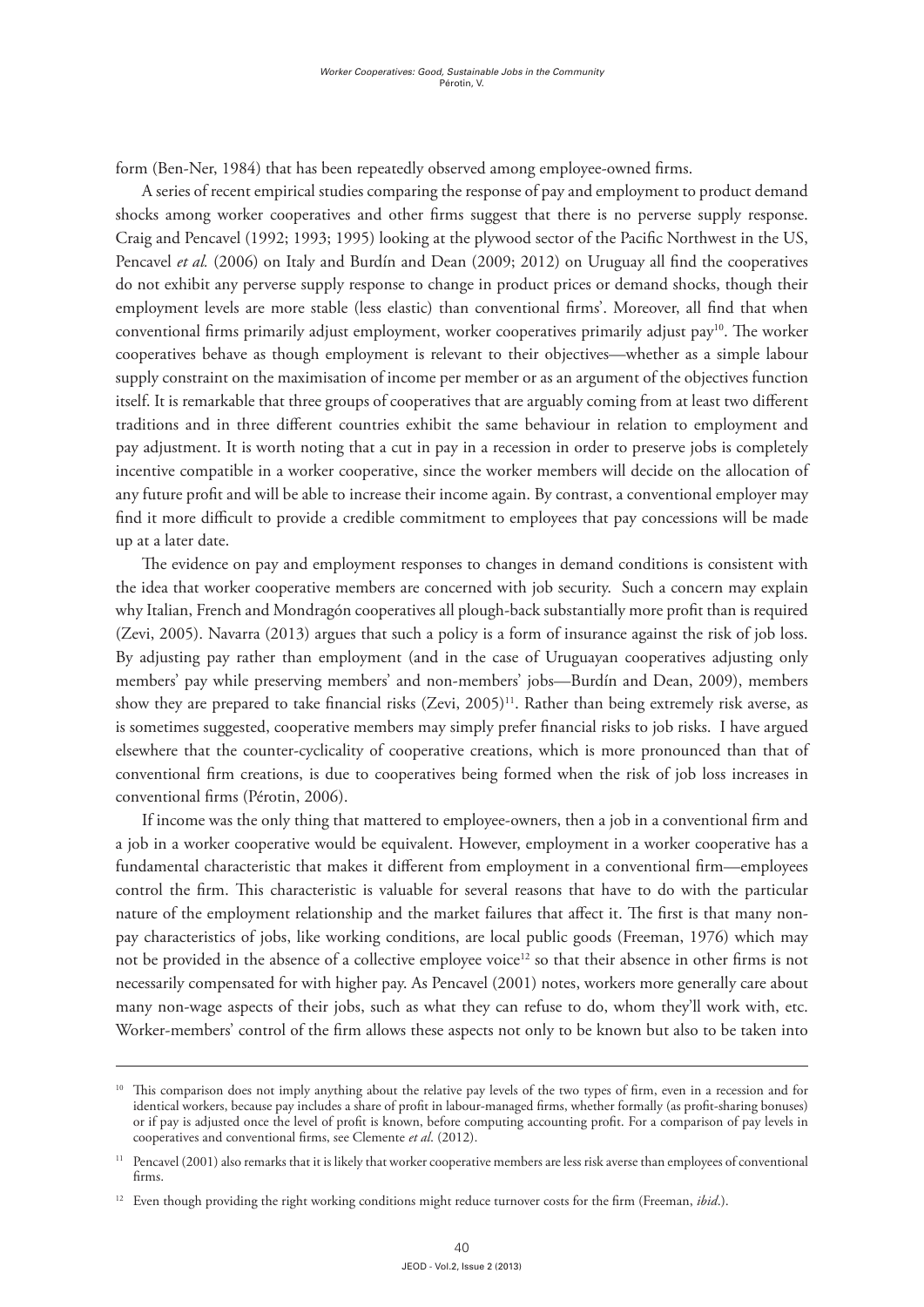account. By allowing employees more autonomy and recognition, worker cooperatives are also likely to foster intrinsic motivation (Frey and Jegen, 2005) and more generally an environment in which their creativity can flourish.

Perhaps most importantly, control over the firm's strategic decisions protects employee-owners against moral hazard on the part of managers. For example, investment decisions, whether they maximise profit or the managers' utility or are simply ill-judged, may result in job losses. In looking at the performance effects of employee ownership, we have focused on the asymmetry of information in favour of the employee, which explains some of the incentive effects of ownership. From the point of view of the employee, the informational asymmetry that favours the firm is at least as important, given the job risks involved. Employee control means a job in a worker cooperative is a job whose risk the employee has some control over. This means that a job in a worker cooperative is likely to be much more valuable, all else being equal, than a job in a conventional firm, and the difference in value increases when the risk of job losses increases in conventional firms. It also implies that worker members may not just be concerned with job security generally, but specifically with the security of their job with the cooperative. By itself, this concern would be sufficient to explain the choice of income risk over job risk and profit plough-backs beyond the required minimum that have been observed among existing worker cooperatives.

Employment security may thus be more crucially involved in the objectives of labour-managed firms than has been assumed in the traditional theoretical model. Rather than pursuing a high income above all, the cooperative may seek to ensure its continued existence in order to provide and preserve good jobs for its members. In this, control of the firm by its employees is an essential feature. Because it allows worker cooperatives to internalise some of the possible effects of management decisions, employee control also has implications for the communities in which the firms operate.

#### **5. Economic democracy and the role of worker cooperatives in their local communities**

The fact that worker cooperatives seem to choose jobs over income stability means that they are likely to have more sustainable jobs. Worker cooperatives may create relatively less jobs than conventional firms in response to product price increases (since their employment level is less elastic)13. However, the evidence we have seen clearly implies that worker cooperatives preserve jobs better in deteriorating market conditions, when other firms are more likely to cut jobs. Cooperatives' probable higher overall productivity (Fakhfakh *et al.*, 2012) and their ploughing-back profit and investing at rates at least as high as conventional firms do both provide further support for the presumption that cooperative jobs will be more sustainable. In addition, recessions increase the number of firm closures among conventional and labour-managed firms alike and decrease the number of creations among conventional firms, but increase creations of worker cooperatives, all else being equal (Pérotin, 2006).

The descriptive evidence presented by Fakhfakh *et al.* (2012) shows annual changes in the firms' employment levels were the same or better in worker cooperatives than in other firms, in all the 10 industries studied. On average, worker cooperatives increased employment faster than conventional firms in four out of the seven industries that were studied over a period of modest growth (the increases being the same in

<sup>&</sup>lt;sup>13</sup> This does not imply that a worker cooperative's employment level will necessarily be lower than that of a conventional "twin": for example, if the two firms started out with identical employment levels and went through a downward shock first, the cooperative would enter the recovery with a higher level of employment than its twin.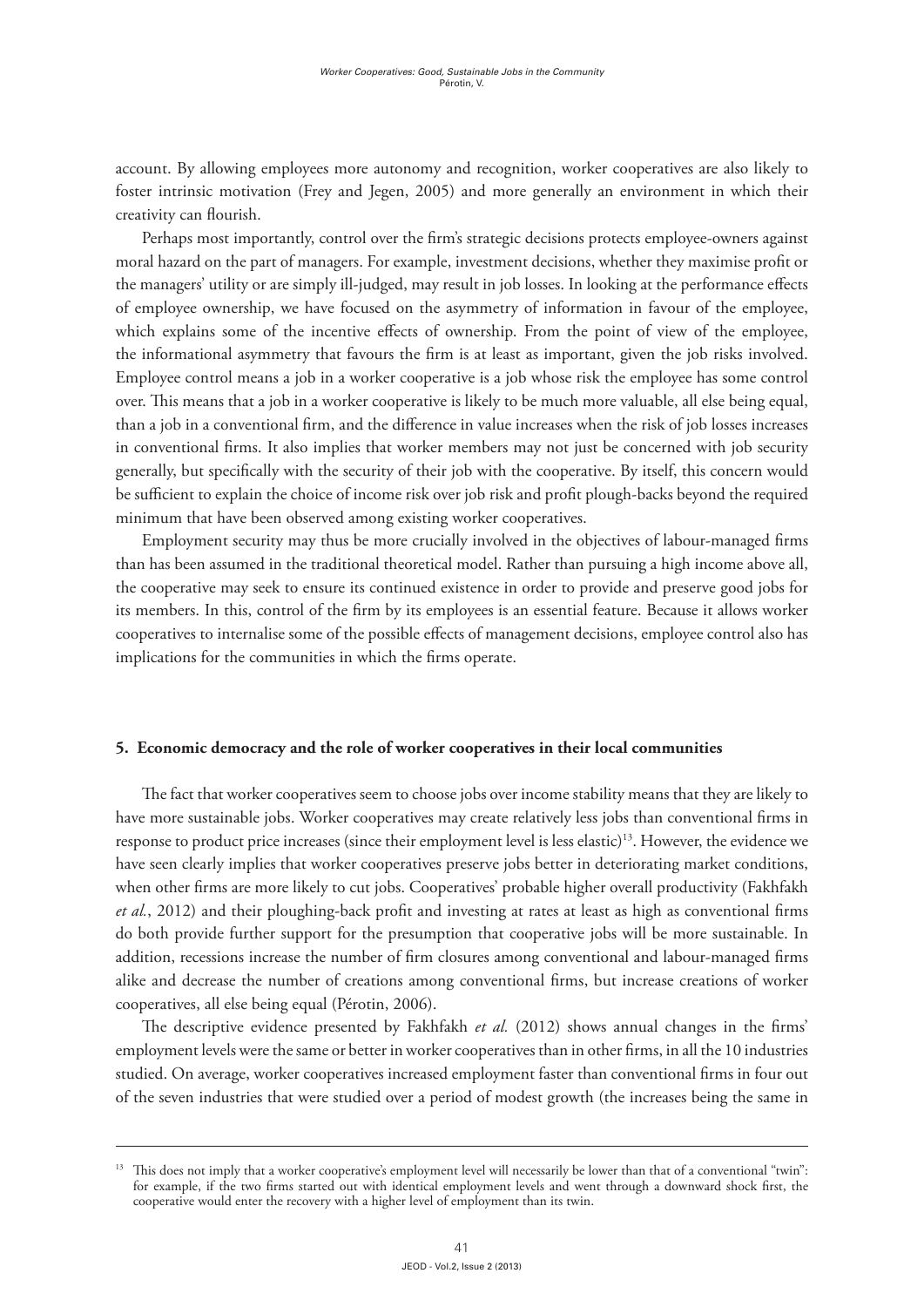the two types of firms in the remaining three industries). Among the four industries observed during the 1990s recession<sup>14</sup>, Fakhfakh *et al.* (2012) report that the two types of firms cut jobs at the same rate in two industries; in one industry the cooperatives cut jobs at a significantly lower rate than conventional firms; and in the remaining industry the cooperatives even increased employment on average while other firms decreased it.

If worker cooperatives preserve jobs better than other firms, this has potentially important implications for the wider community, because of the externalities associated with job preservation. Preserving jobs saves unemployment benefit, and may have a positive effect on tax revenue through the spill-over economic effects of preserved jobs on the local communities. In addition to saving unemployment benefit, job preservation saves on other community resources such as social services. It is increasingly recognised that unemployment has both broader and more profound effects than its strictly economic consequences, in particular on health (e.g., Classen and Dunn, 2011; Bambra and Eikemo, 2009). If worker cooperatives preserve jobs better both for their employees and help improve economic conditions in their local economies, they may thus also have a positive effect on public health in their communities. As we have seen, the key to the greater sustainability of jobs in worker cooperatives is the control that employee-owners have over the firm, which enables them to internalise the externalities of major firm decisions on their job risk and working conditions. Indeed, Burdín (2014) finds that employment stability explains a large part of the survival advantage of worker cooperatives relative to other firms in Uruguay. The simple fact of being in control may also affect worker owners' health in and of itself. Erdal (2000) attributes to factors of this kind his observation that mortality from cardiovascular causes was lower in a town with high cooperative employment than in comparable towns with conventional employment in Italy. There is increasing evidence that control, in particular in demanding jobs, significantly affects health and life expectancy by cutting the risk of coronary heart disease, psychiatric disorders and other conditions (Kuper and Marmot, 2003; Stansfeld *et al.* 1999). Higher accident rates have been reported among the plywood cooperatives of the US Pacific Northwest (Grunberg *et al.*, 1996) which may be due to greater reporting and/or to employeeowners taking greater risks, as entrepreneurs sometimes do (Pencavel, 2001). However, entrepreneurs have also been found to experience better health and greater well-being than employees (Stephan and Roesler, 2010). Early results from a Scottish study suggest employees of employee-owned businesses may also have higher levels of well-being and job satisfaction than other employees in the UK (McQuaid *et al.*, 2012).

## **6. Conclusion**

Recent international evidence shows that worker cooperatives may not be as unusual as is often thought. Present in most industries, worker cooperatives are larger than other firms on average, are not necessarily under-capitalised and survive as well as or better than conventional firms. Clearly the worker cooperative is not a niche business form appropriate only in very special circumstances.

Our examination of the financial arrangements that preclude under-investment has highlighted two different visions of the role of a worker cooperative—one in which the firm is set up for the benefits of its worker entrepreneurs, and the other in which the cooperative has a broader role as an institution designed to keep profit in the firm, and to last and provide future generations with an opportunity to control the firm in which they work.

<sup>14</sup> One of the industries appeared in both of the datasets used by Fakhfakh *et al*. (2012).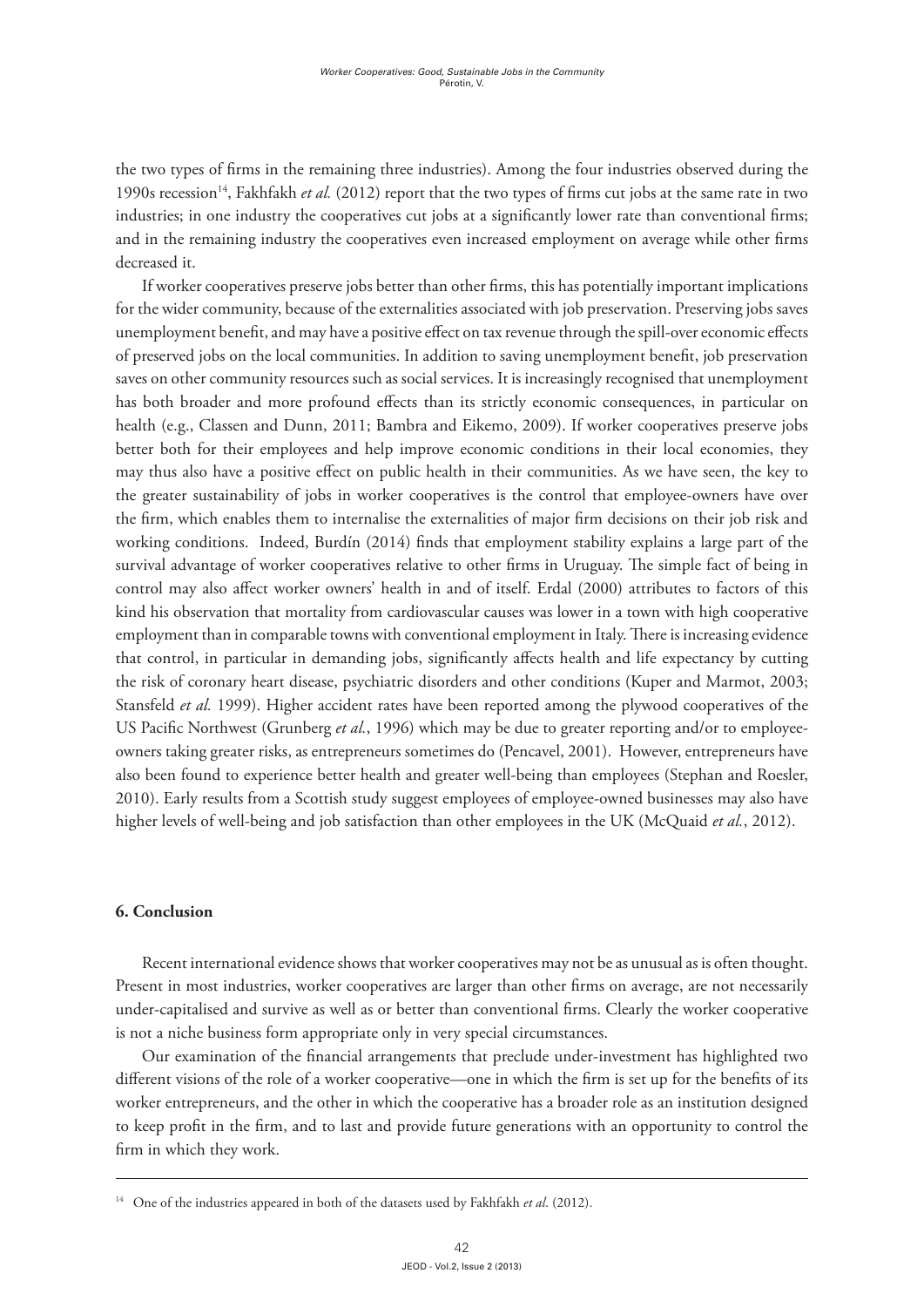Worker cooperatives of both traditions have been shown to choose employment stability over income stability in recent studies using extensive comparative data. Having control over the firm, its employeemembers are able to choose to preserve jobs in which they have a say in determining working conditions and employment risk, and in which they are likely to be better motivated, more creative and happier.

Worker cooperatives' ability to create more sustainable jobs, and their members' control over the affairs of the firm, which allows them to internalise some of the externalities of the firm's operation, are likely to have positive consequences for the communities in which they operate. The cooperatives may affect public finances and health positively by decreasing unemployment risk both in the cooperatives themselves and in the community. The exercise of control may also, in and of itself, have positive effects on members' health.

The greater sustainability of worker cooperatives' jobs, and the likely effects on communities, suggest public support for worker cooperatives would be warranted. Existing cooperative movements have evolved several possible cooperative structures that ensure the continued existence of organisations that might receive public support (in the second tradition I have identified above). The small number of worker cooperatives in industrialised economies is not due to their incapacity to survive, but to the fact that very few are created in comparison with conventional firms. Public support at the stage of creation may make a significant difference to information and other barriers to entry, together with legislation that enables the worker cooperative to prosper as a stable business form (in particular by preventing degeneration and demutualisation). We also know that the density of worker cooperatives in an area, year and/or industry is an important determinant of further cooperative creation (Russell and Hanneman, 1995; Pérotin, 2006; Arando *et al*., 2009; Arando *et al*., 2012). Here, we should look more closely at the Italian and Spanish experiences to understand the critical ways in which the cooperative movement itself can foster the creation of more worker cooperatives to benefit local communities.

### **References**

- Alzola, I., Arando, S., Fakhfakh, F., Freundlich, F., Gago, M., Pérotin, V. and Zevi, A. (2010). "Are Labour-Managed Firms All the Same? A comparison of incentives for growth, democracy and institutional sustainability in the constitutions of worker cooperatives in Mondragon, Italy and France", paper presented at the 15<sup>th</sup> World Congress of the International Association for the Economics of Participation, Paris, 8-10 July 2010.
- Arando, S., Gago, M., Podivinsky J.M. and Tewart, G. (2012). "Do labour-managed firms benefit from agglomeration?", *Journal of Economic Behavior & Organization*, 84: 193-200.
- Arando, S., Peña, I. and Verheul, I. (2009). "Market entry of firms with different legal forms: An empirical test of the influence of institutional factors", *International Entrepreneurship and Management Journal*, 5: 77-95. http://dx.doi.org/10.1136/jech.2008.077354
- Bambra, C. and Eikemo, T.A. (2009). "Welfare state regimes, unemployment and health: A comparative study of the relationship between unemployment and self-reported health in 23 European countries", *Journal of Epidemiology and Community Health*, 63: 92-98. http://dx.doi.org/10.1136/jech.2008.077354
- Ben-Ner, A. (1988). "Comparative empirical observations on worker-owned and capitalist firms", *International Journal of Industrial Organization,* 6: 7-31. http://dx.doi.org/10.1016/0167- 7187(88)90003-3
- Ben-Ner, A. (1984). "On the stability of the cooperative form of organization", *Journal of Comparative Economics*, 8 (3): 247-260. http://dx.doi.org/10.1016/0147-5967(84)90055-6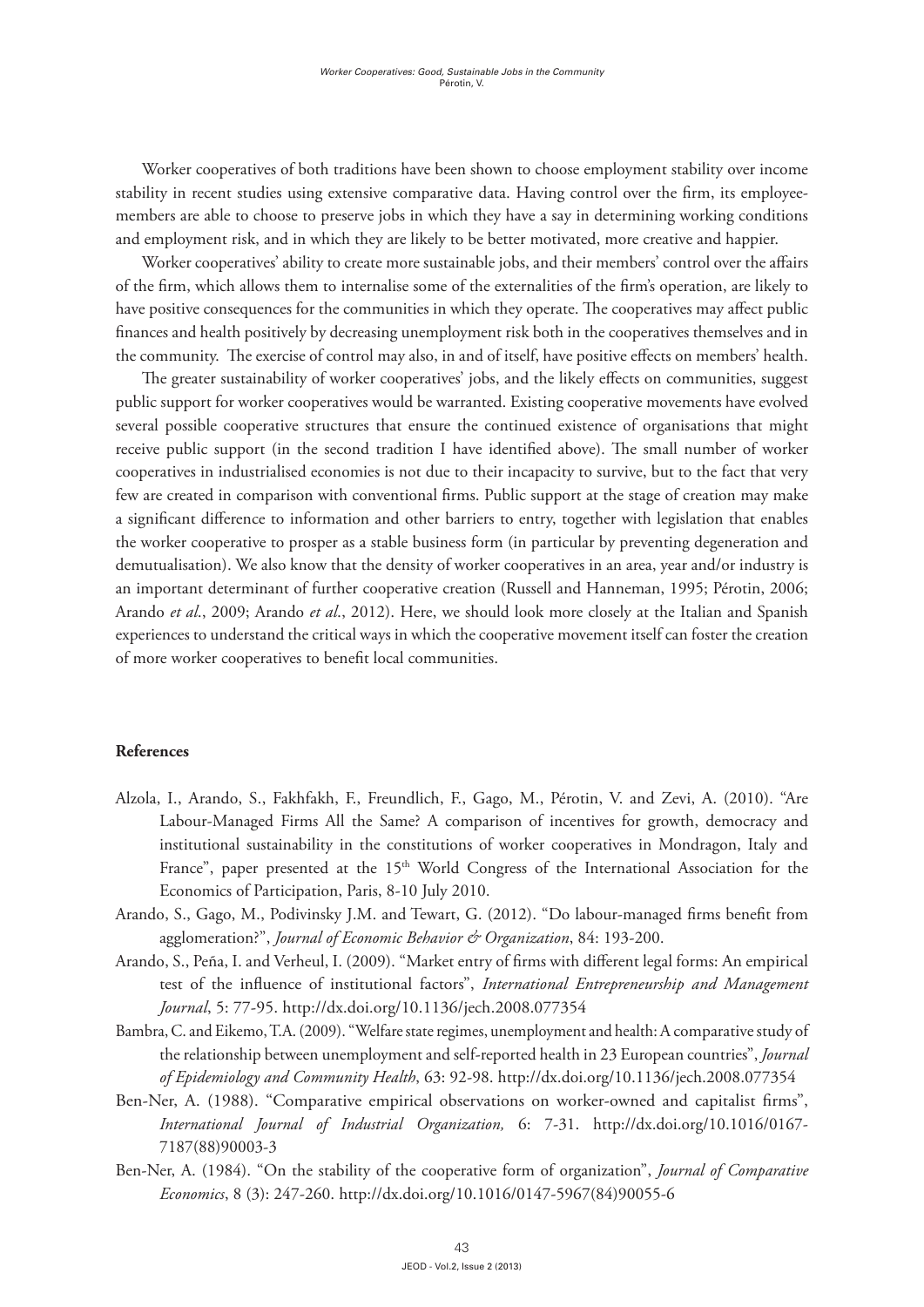- BERR (Department for Business Enterprise and Regulatory Reform) (2008). "SME statistics for the UK and Regions 2007", Table 1: UK Private Sector, Enterprise Directorate Analytical Unit. Available at: http://stats.berr.gov.uk/ed/sme [accessed on 19 May 2011].
- Burdín, G. (2014). "Are Worker-Managed Firms More Likely to Fail than Conventional Enterprises? Evidence from Uruguay", *Industrial and Labor Relations Review,* 67 (1): 202-238.
- BurdÍn, G. and Dean, A. (2009). "New evidence on wages and employment in worker cooperatives compared with capitalist firms", *Journal of Comparative Economics*, 37: 517-533. http://dx.doi. org/10.1016/j.jce.2009.08.001
- Burdín, G. and Dean, A. (2012). "Revisiting the objectives of worker cooperatives: An empirical assessment", *Economic Systems,* 36: 158-171. http://dx.doi.org/10.1016/j.ecosys.2011.06.003
- Classen, T.J. and Dunn R.A. (2012). "The effect of job loss and unemployment duration on suicide risk in the United States: A new look using mass lay-offs and unemployment duration", *Health Economics*, 21: 338-350. http://dx.doi.org/10.1002/hec.1719
- Clemente, J., Díaz-Foncea, M., Marcuello, C. and Sanso-Navarro, M. (2012). "The wage gap between cooperative and capitalist firms: Evidence from Spain", *Annals of Public and Cooperative Economics*, 83(3): 337-356. http://dx.doi.org/10.1111/j.1467-8292.2012.00466.x
- Craig, B. and Pencavel, J. (1992). "The behavior of worker cooperatives: The plywood companies of the Pacific Northwest", *American Economic Review*, 82 (5): 1083-1105.
- Craig, B. and Pencavel, J. (1993). "The objectives of worker cooperatives", *Journal of Comparative Economics*, 17: 288-308. http://dx.doi.org/10.1006/jcec.1993.1027
- Craig, B. and Pencavel, J. (1995). "Participation and productivity: A comparison of worker cooperatives and conventional firms in the plywood industry." *Brookings Papers: Microeconomics*, pp. 121-174.
- CG-SCOP (Confédération générale des SCOP) (2013). "Les chiffres-clés". Available at: http://www.lesscop.coop/sites/fr/les-chiffres-cles/ [accessed on 25 March 2014].
- Domar, E.D. (1966). "The Soviet collective farm as a producer cooperative", *American Economic Review*, 56 (4): 734-757.
- Dow, G.K. (2003). *Governing the Firm. Workers' Control in Theory and Practice*. Cambridge (UK): Cambridge University Press. http://dx.doi.org/10.1017/CBO9780511615849
- Erdal, D.E. (2000). *The Psychology of Sharing: An Evolutionary Approach.* PhD thesis, University of St. Andrews (UK).
- Estrin, S. and Jones, D.C. (1992). "The viability of employee-owned firms: Evidence from France", *Industrial and Labor Relations Review*, 45 (2): 323-338. http://dx.doi.org/10.2307/2524838
- Estrin, S. and Jones, D.C. (1998). "The determinants of investment in employee-owned firms: Evidence from France." *Economic Analysis*, 1 (1): 17-28.
- Fakhfakh, F., Pérotin, V. and Gago, M. (2012). "Productivity, capital and labor in labor-managed and conventional firms", *Industrial and Labor Relations Review*, 65 (4), 847-879.
- Freeman, R. (1976). "Individual mobility and union voice in the labor market", *American Economic review*, 66 (2): 361-368.
- Frey, B.S. and Jegen, R. (2005). "Motivation crowding theory", *Journal of Economic Surveys*, 15 (5): 589- 611. http://dx.doi.org/10.1111/1467-6419.00150
- Furubotn, E.G. and Pejovich, S. (1970). "Property rights and the behaviour of the firm in a socialist state: The example of Yugoslavia", *Zeitschrift für Nationalökonomie*, 30 (3-4): 431-454.
- Grunberg, L., Moore, S. and Greenberg, E. (1996). "The Relationship of Employee Ownership and Participation to Employee Safety", *Economic and Industrial Democracy*, 117: 221-241. http://dx.doi. org/10.1177/0143831X96172004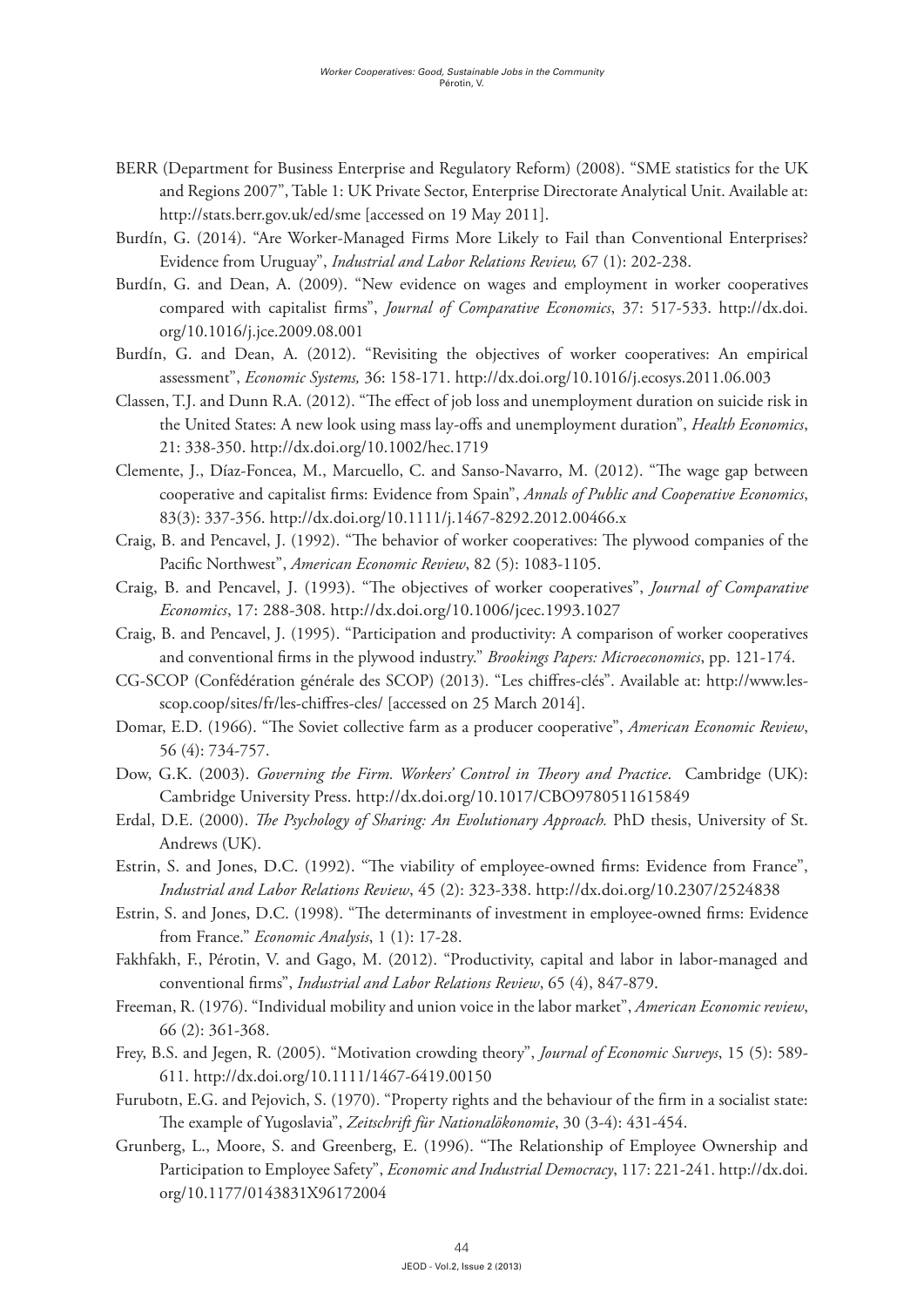- Kuper, H. and Marmot, M. (2003). "Job strain, job demands, decision latitude and the risk of coronary heart disease within the Whitehall II study", *Journal of Epidemiology and Community Health*, 57: 147-153. http://dx.doi.org/10.1136/jech.57.2.147
- INSEE (Institut National de la Statistique et des Études Économiques) (2012). "Entreprises selon le nombre de salariés et l'activité", Répertoire des enterprises et des établissements. Sirene. Available at: http://www.insee.fr/en/themes/tableau.asp?reg\_id=0&ref\_id=NATTEF09203 [accessed on 27 February 2012].
- McQuaid, R., Hollywood, E., Bond, S., Canduela, J., Richard, A. and Blackledge, G. (2012). "Health and Wellbeing of Employees in Employee Owned Businesses". Final report to the Employee Ownership Association. Employment Research Institute, Edinburgh Napier University.
- Monzón Campos, L. (ed.) (2010), *Las Grandes Cifras de la Economía Social en España*. Valencia (Spain): CIRIEC-España.
- Navarra, C. (2013). "How do worker cooperatives stabilize employment? The role of profit reinvestment into locked assets", Department of Economics Working Paper No. 1307, University of Namur (Belgium).
- Pencavel, J. (2001). *Worker Participation: Lessons from the Worker Co-ops of the Pacific Northwest.* New York (NY): Russell Sage Foundation.
- Pencavel, J., Pistaferri, L. and Schivardi, F. (2006). "Wages, employment and capital in capitalist and worker-owned firms", *Industrial and Labor Relations Review*, 60 (1): 23-44.
- Pérotin, V. (2012). "The performance of worker cooperatives", in P. Battilani and H. Schroeter (eds.) *A*  Special Kind of Business: the Cooperative Movement 1950-2010... and Beyond. Cambridge (UK): Cambridge University Press. http://dx.doi.org/10.1017/CBO9781139237208.011
- Pérotin, V. (2010). "What do we really know about worker cooperatives?", paper presented at the 15<sup>th</sup> World Congress of the International Association for the Economics of Participation, Paris, 8-10 July 2010.
- Pérotin, V. (2006). "Entry, exit and the business cycle: Are cooperatives different?", *Journal of Comparative Economics*, 34: 295-316. http://dx.doi.org/10.1016/j.jce.2006.03.002
- Pérotin, V. (2004). "Early cooperative survival: The liability of adolescence", in V. Pérotin and A. Robinson (eds.), *Advances in the Economic Analysis of Participatory and Labor-Managed Firms,* Vol. 8, *Employee Participation, Firm Performance and Survival*, pp. 67-86. http://dx.doi.org/10.1016/S0885- 3339(04)08003-2
- Russell, R. and Hanneman, R. (1995). "The formation and dissolution of worker cooperatives in Israel, 1924-1992", in R. Russell (ed.), *Utopia in Zion. The Israeli Experience with Worker Cooperatives*. State Univ. of New York Press, Albany, NY, pp. 57-95.
- Staber, U. (1989). "Age-dependence and historical effects on the failure rates of worker cooperatives: An event-history analysis", *Economic and Industrial Democracy* 10: 59-80. http://dx.doi. org/10.1177/0143831X89101004
- Stanfeld, S.A., Fuhrer R., Shipley, M.J. and Marmot, M.G. (1999). "Work characteristics predict psychiatric disorder: Prospective results from the Whitehall II study", *Occupational and Environmental Medicine*, 56: 302-307. http://dx.doi.org/10.1136/oem.56.5.302
- Sthephan, U. and Roesler, U. (2010). "Health of entrepreneurs versus employees in a national representative sample", *Journal of Occupational and Organizational Psychology*, 83: 717-738. http://dx.doi. org/10.1348/096317909X472067
- Stephen, F. (1982). "The economic theory of the labour-managed firm", in F. Stephen (ed.) *The Performance of Labour-Managed Firms*. London: Macmillan, pp. 3-26.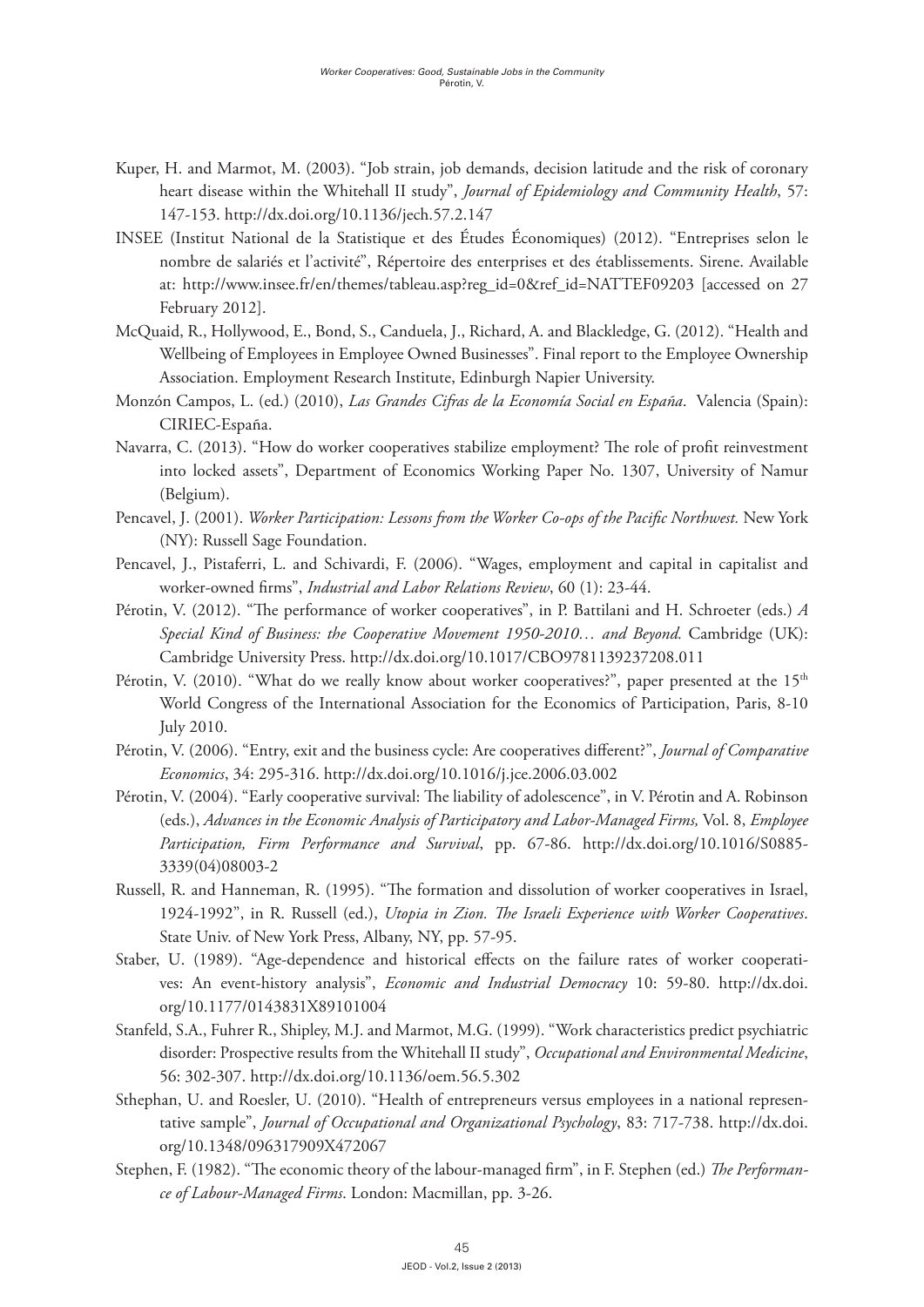- U.S. Census Bureau (2012). "Statistics about Business Size (including Small Business), Employment Size of Firms", Table 2a: Employment Size of Employer and Nonemployer Firms, 2008, Statistics of U.S. Businesses. Available at: http://www.census.gov/econ/susb/ [accessed on 27 February 2012].
- Uvalić, M. (1992). *Investment and Property Rights in Yugoslavia*. Cambridge (UK): Cambridge University Press. http://dx.doi.org/10.1017/CBO9780511559310
- Vanek, J. (1970). *The General Theory of Labor-Managed Market Economies.* Ithaca (NY): Cornell University Press.
- Vanek, J. (1977). *The Labor-Managed Economy.* Ithaca (NY): Cornell University Press.
- Ward, B. (1958). "The firm in Illyria: Market syndicalism", *American Economic Review*, 48(4): 566-589.
- Zevi, A. (1982). "The performance of Italian producer cooperatives", in D.C. Jones and J. Svejnar (eds.), *Participatory and self-Managed Firms*. Lexington (Mass): Lexington Books, pp. 239-251.
- Zevi, A. (2005). "Il finanziamento delle cooperative", in E. Mazzoli and S. Zamagni (eds.), *Verso una nuova teoria economica della cooperazione*. Bologna (Italy): Il Mulino, pp. 293-332.